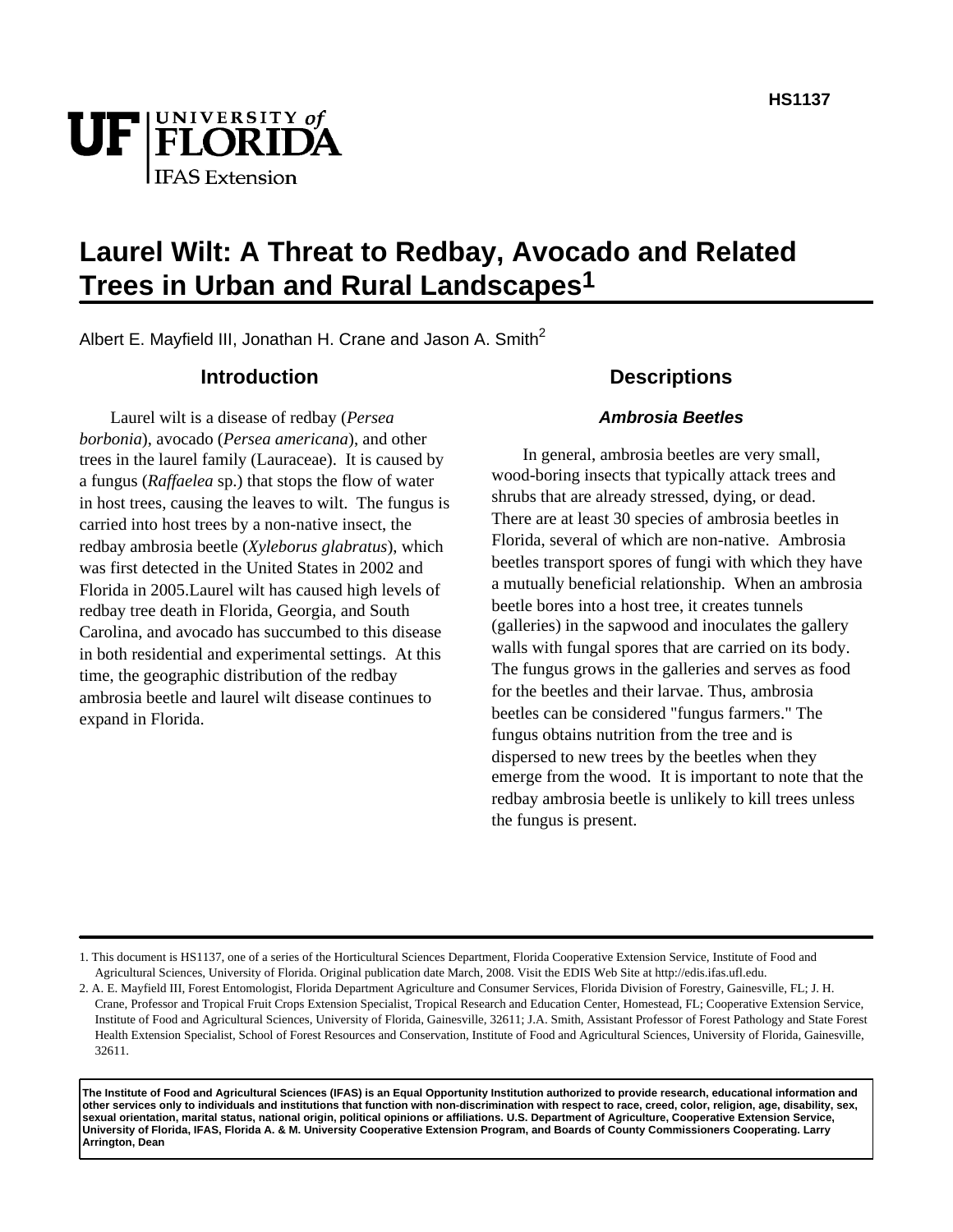#### **Redbay Ambrosia Beetle and Laurel Wilt Fungus**

Unlike most other ambrosia beetles in Florida, the redbay ambrosia beetle attacks healthy trees of certain species in the laurel family, particularly redbay. More importantly, the laurel wilt fungus that accompanies this beetle causes disease in several host species. The fungus does not produce readily visible fruiting structures. Rather, it produces very small spores (called conidia) that are carried in specialized sacs located in the beetle's mouthparts. So far, this appears to be the only way the laurel wilt fungus is transported into trees. After being introduced into the wood by the beetle, the fungus moves through the water and nutrient transport system of the tree, plugging the flow of water and causing the tree to wilt.

The redbay ambrosia beetle is very small (about 2 mm long), dark brown to black, and cylinder-shaped. To the unaided eye it is similar in appearance to other ambrosia beetles found in Florida (Fig. 1). Female beetles fly and are much more numerous than the smaller, flightless males. It is important to note that the redbay ambrosia beetle would not likely kill trees nor be a pest without the disease-causing fungus it carries.



**Figure 1.** Redbay ambrosia beetles (Xyleborus glabratus): a) comparison of beetle to a penny; b) top view and c) side view of a single adult. Credits: Michael C. Thomas, Florida Department of Agriculture and Consumer Services.

### **Origin, Detection and Spread**

The redbay ambrosia beetle is native to India, Japan, Myanmar, and Taiwan. The origin of the laurel wilt fungus is not known with certainty, but it is presumed to have been introduced with the beetle. Neither the beetle nor the fungus is known to be pests in their native range. The redbay ambrosia beetle was first detected in a survey trap in Port Wentworth, Georgia in 2002 and probably arrived in infested

solid wood packing materials (such as crates and pallets) used to ship commercial goods. By 2003, laurel wilt had caused substantial levels of mortality in native redbay populations in Georgia and South Carolina, and by the spring of 2005, it was detected on redbay in Duval County, Florida. Since that time, laurel wilt has spread southward into peninsular Florida and along the east coast as far south as Indian River County (Fig. 2). The natural range of redbay largely coincides with the southeastern Coastal Plain region, extending from coastal Virginia to eastern Texas and including all of Florida. Experts fear that the redbay beetle and laurel wilt will spread through the range of redbay trees into south Florida and attack avocado trees grown in home landscapes and in commercial groves in Miami-Dade County.

#### **Plant Hosts in the U.S.**

To date in the U.S., only woody plants in the laurel family (Lauraceae) have been reported as hosts of the redbay ambrosia beetle and the laurel wilt fungus. Certain species in at least four plant families (Lauraceae, Fabaceae, Fagaceae, and Dipterocarpaceae) have been reported as hosts of the beetle in Asia, but whether the beetle will colonize other plant families in the U.S. remains to be seen. There are at least 13 species in the laurel family in Florida, including forest species, ornamental and landscape plants, and one major commercial fruit crop tree (avocado). Reported hosts of the both the redbay ambrosia beetle and the laurel wilt fungus include redbay (*P. borbonia*), swampbay (*P. palustris*), avocado (*P. americana*), and sassafras (*Sassafras albidum*). The laurel wilt fungus has also been recovered from diseased plants of pondberry (*Lindera melissifolia*), camphor tree (*Cinnamomum camphora*), and pondspice (*Litsea aestivalis*). Recent research suggests that some avocado varieties may be more susceptible to laurel wilt than others.

#### **Impact**

Laurel wilt is devastating to mature redbay trees. At one site in Duval County, Florida, percent mortality among monitored redbays greater than 1 inch diameter increased from 10% to 92% in just 15 months. Most small redbay seedlings and sprouts,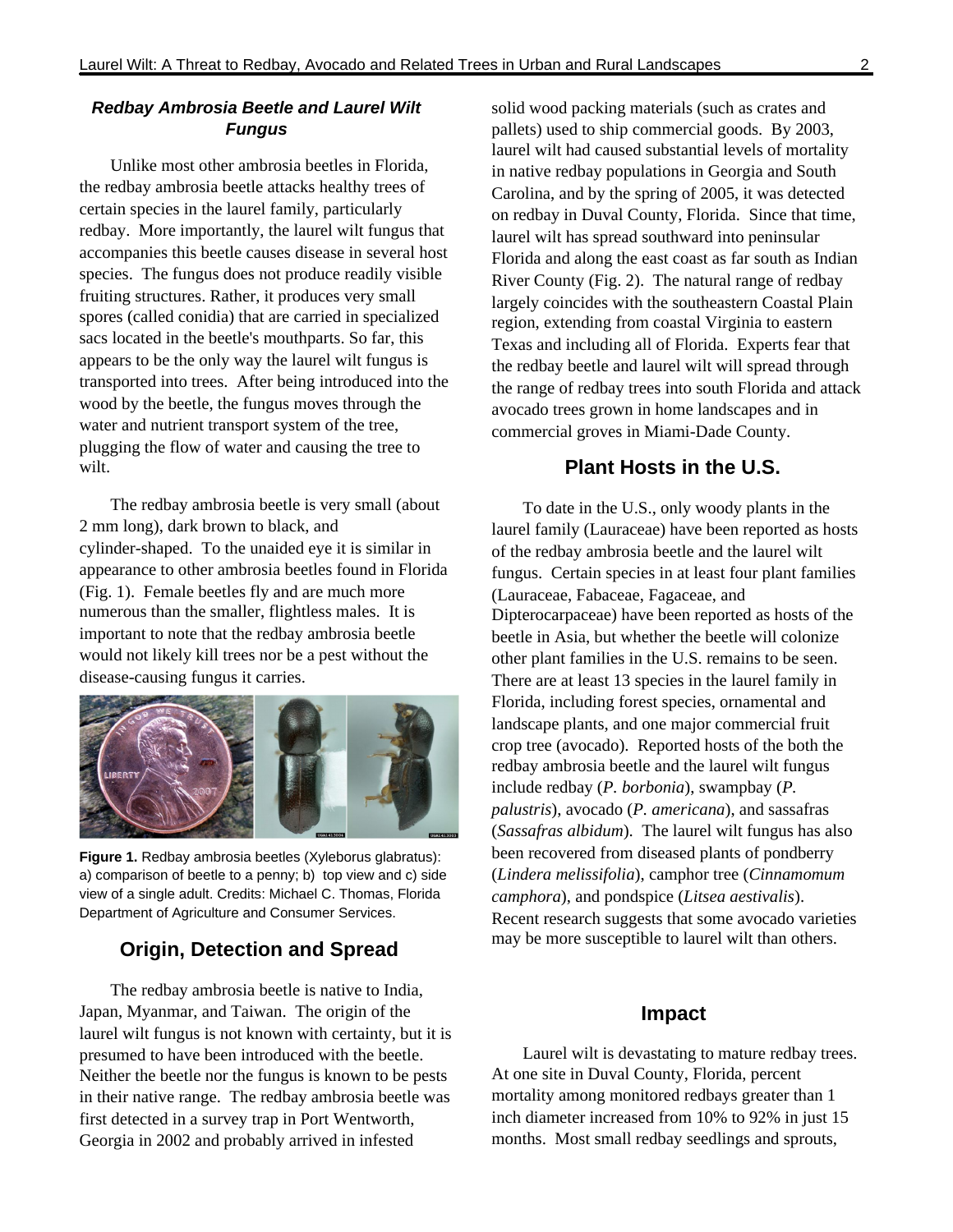



**Figure 2.** Map showing the spread of the laurel wilt in the southeastern U.S. and Florida in particular. Note that several counties above Indian River County do not have laurel wilt at this time, indicating that the disease was moved to Indian River County in contaminated wood products (most likely firewood).[http://www.fs.fed.us/r8/foresthealth/laurelwilt/dist\_map.shtml] Credits: Laurie Reid, South Carolina Forestry Commission; Albert Mayfield, Florida Department of Agriculture and Consumer Services, and James Johnson, Georgia Forestry Commission.

however, do not appear to be affected by the disease, but are likely to become infected as they grow larger. Redbay is important to wildlife because its fruit, seed and/or foliage are eaten by several species of songbirds, wild turkeys, quail, deer, and black bear.

Larvae of the Palamedes swallowtail, also called laurel swallowtail (*Papilio palamedes* (Drury)), feed primarily on species of *Persea*; thus this butterfly species may be negatively impacted by laurel wilt. Endangered tree species such as pondberry and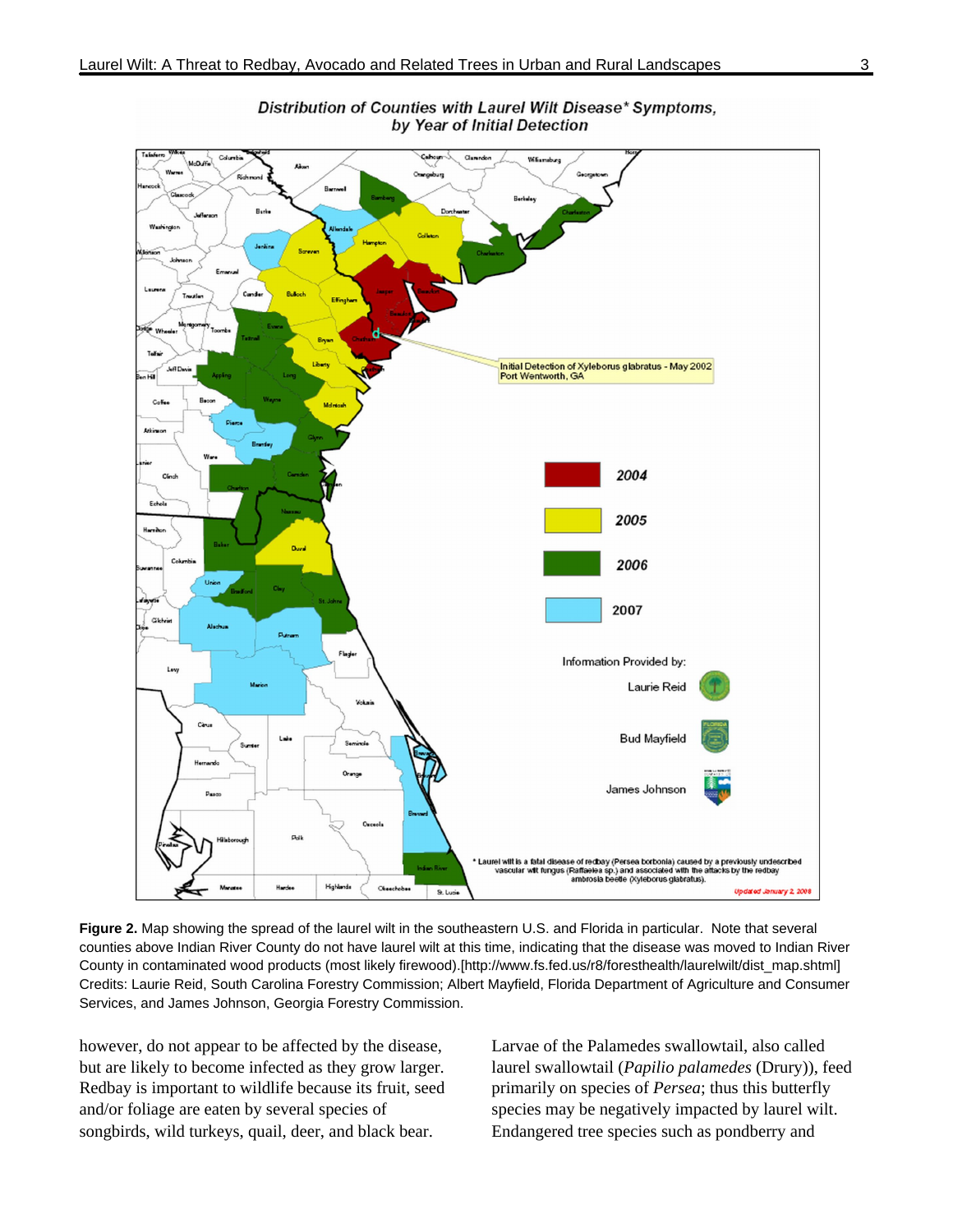pondspice are confirmed hosts of the laurel wilt fungus and may be in danger of additional negative pressure on their populations. Laurel wilt has also caused substantial negative economic and aesthetic impacts in residential neighborhoods and parks where large redbay trees have been killed.

#### **Host Symptoms**

- Laurel wilt causes the leaves of affected trees to droop and take on a reddish or purplish discoloration (Fig. 3a). Wilted foliage may occur in only part of the crown at first, but typically the entire crown eventually wilts and reddens (Fig. 3b). In redbay, the leaves eventually turn brown and remain on the tree for up to a year or more (Fig. 3c). Limited experience with laurel wilt in avocado suggests that this host may drop its leaves relatively soon after wilting (Figs. 3d, 4). Crown damage by laurel wilt is typically more extensive than that caused by the black twig borer (*Xylosandrus compactus*), which kills small-diameter outer branches and twigs of a variety of tree species.
- Removal of bark from wilted trees reveals a black to brown discoloration in the sapwood (Fig. 5). This is the best diagnostic feature of laurel wilt in the field. The extent of this discoloration, which runs in streaks parallel to the grain of the wood, will vary depending on how long the tree has been infected.
- Initial attacks by the redbay ambrosia beetle on stems or branches are often difficult to detect. However, after the tree is inoculated and has wilted as described above, ambrosia beetles will attack the dying tree in larger numbers and small strings of compacted sawdust (ejected wood fiber) may protrude from bore holes along the tree trunk and limbs (Fig. 6.). These sawdust tubes may not always be present because they disintegrate easily, and may be produced by other ambrosia beetle species in addition to the redbay ambrosia beetle.



**Figure 3.** Whole redbay trees killed by laurel wilt. Credits: Albert Mayfield, Florida Department of Agriculture and Consumer Services.



**Figure 4.** a) A bore-hole from a redbay ambrosia beetle surrounded by dried sap (white-crystal-like) from an avocado stem and b) wilted leaves of laurel-wilt-infected avocado tree. Credits: Jason Smith, IFAS, Department of Forestry and Conservation, Gainesville, Florida.



**Figure 5.** Symptoms of laurel wilt in redbay trees: a) removing the bark reveals dark staining of the sapwood and b) the dark color of the outer ring of sapwood below the bark indicates the tree has been infested by the redbay ambrosia beetle and the wood colonized by the laurel wilt fungus. The fungus that has colonized the sapwood blocks water and nutrient movement in the tree. Credits: Albert Mayfield, Florida Department of Agriculture and Consumer Services.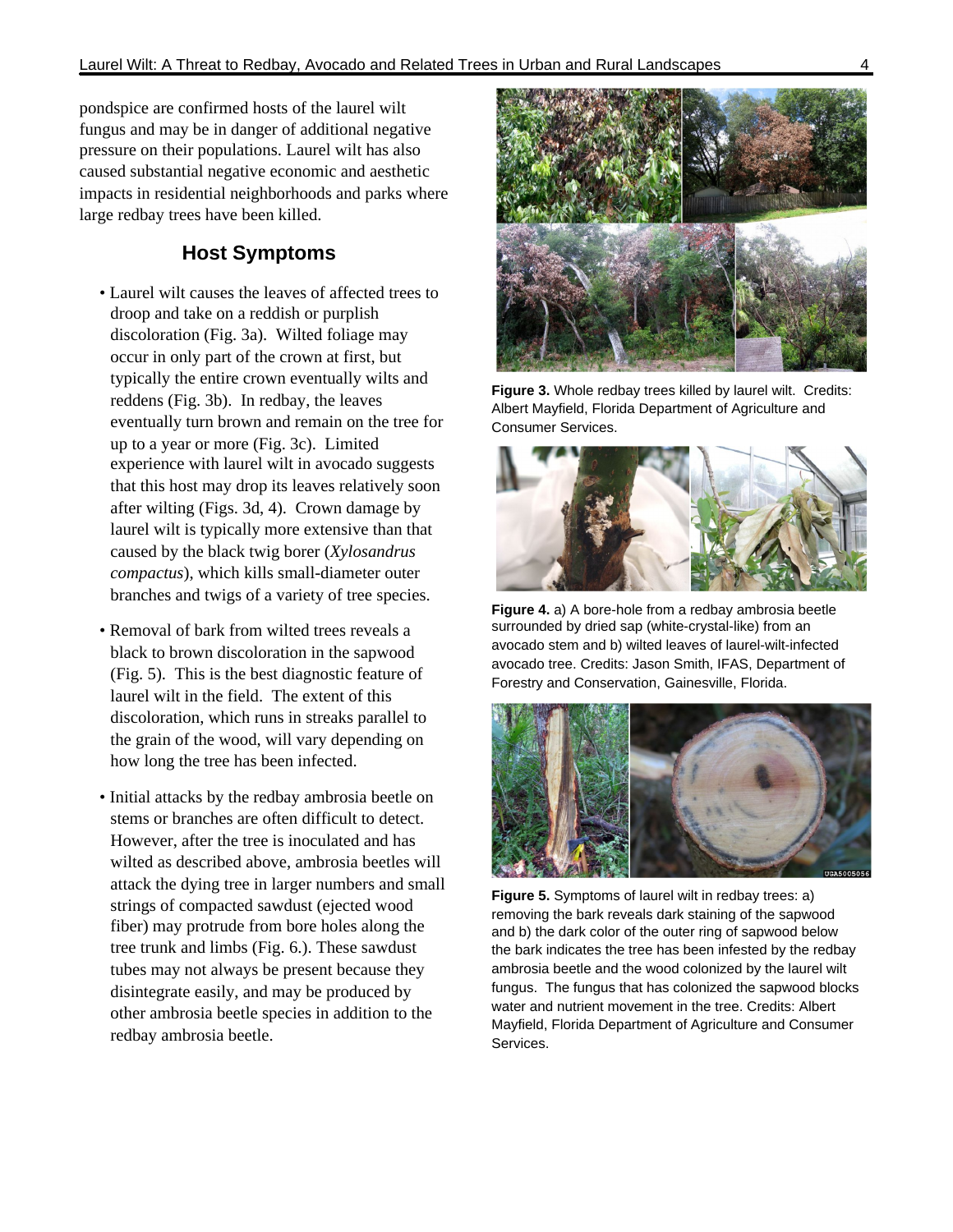

**Figure 6.** Small strings of compacted sawdust protrude from the small bore holes along the trunk of a tree. Credits: Albert Mayfield, Florida Department of Agriculture and Consumer Services.

## **Management Strategies and What You Can Do**

The following strategies may help reduce the spread and impact of laurel wilt:

- Avoid the movement of firewood, tree trimmings, or mulch from redbays (and other laurel family host species) out of counties in which laurel wilt is known to occur. Avoid long distance transport of firewood in general. A county-level distribution map is periodically updated on the following website: http://www.fs.fed.us/r8/foresthealth/laurelwilt/ dist\_map.shtml
- Whenever possible, leave dead and dying redbay wood (and wood from other laurel family hosts) on site instead of transporting it. If the wood must be transported, dispose of it as close to the source as possible.
- Use of landfills or covering, burning, or chipping infested host tree material, either at its original site or a disposal site, is preferable to leaving infested wood intact in the open environment. Check with your local county before burning: a burning permit may be required. Chipping wood from an infested tree might not destroy all of the ambrosia beetles (due to their extremely small size), but should

reduce the suitability of the wood as breeding material and hinder beetle colonization and dispersal.

- Although the pathogen has not yet been documented to spread by any means other than the beetle vector, consider cleaning/sterilizing saws and pruning blades after cutting an infected tree and before using them on uninfected host tree species.
- Urban and rural residents and commercial growers should be on the look-out for redbay and other host trees (including avocado) showing signs of rapid wilting and dark sapwood discoloration. Report new finds to the Florida Division of Plant Industry (http://www.doacs.state.fl.us/pi/) or Division of Forestry (http://www.fl-dof.com/). This will help regulatory agencies and scientists track the movement of this pest.
- Extreme caution should be used in moving any plant species in the laurel family (this includes avocado trees) and wood products into Miami-Dade County from other counties. Only insect- and disease-free containerized avocado trees should be purchased from reputable nurseries. Nursery stock in the laurel family showing signs of wilt or sapwood discoloration should be carefully inspected, tested for evidence of the laurel wilt pathogen, and destroyed if necessary.
- By participating in the Redbay Seed Collection Program, you can help conserve genetic material from *Persea* bay species, should populations become threatened by laurel wilt. See "Seed Collection" at http://www.fs.fed.us/r8/foresthealth/laurelwilt/.

#### **More Information and Links**

Website of the Laurel Wilt Working Group, hosted by USDA Forest Service, Forest Health Protection, Southern Region:

http://www.fs.fed.us/r8/foresthealth/laurelwilt/